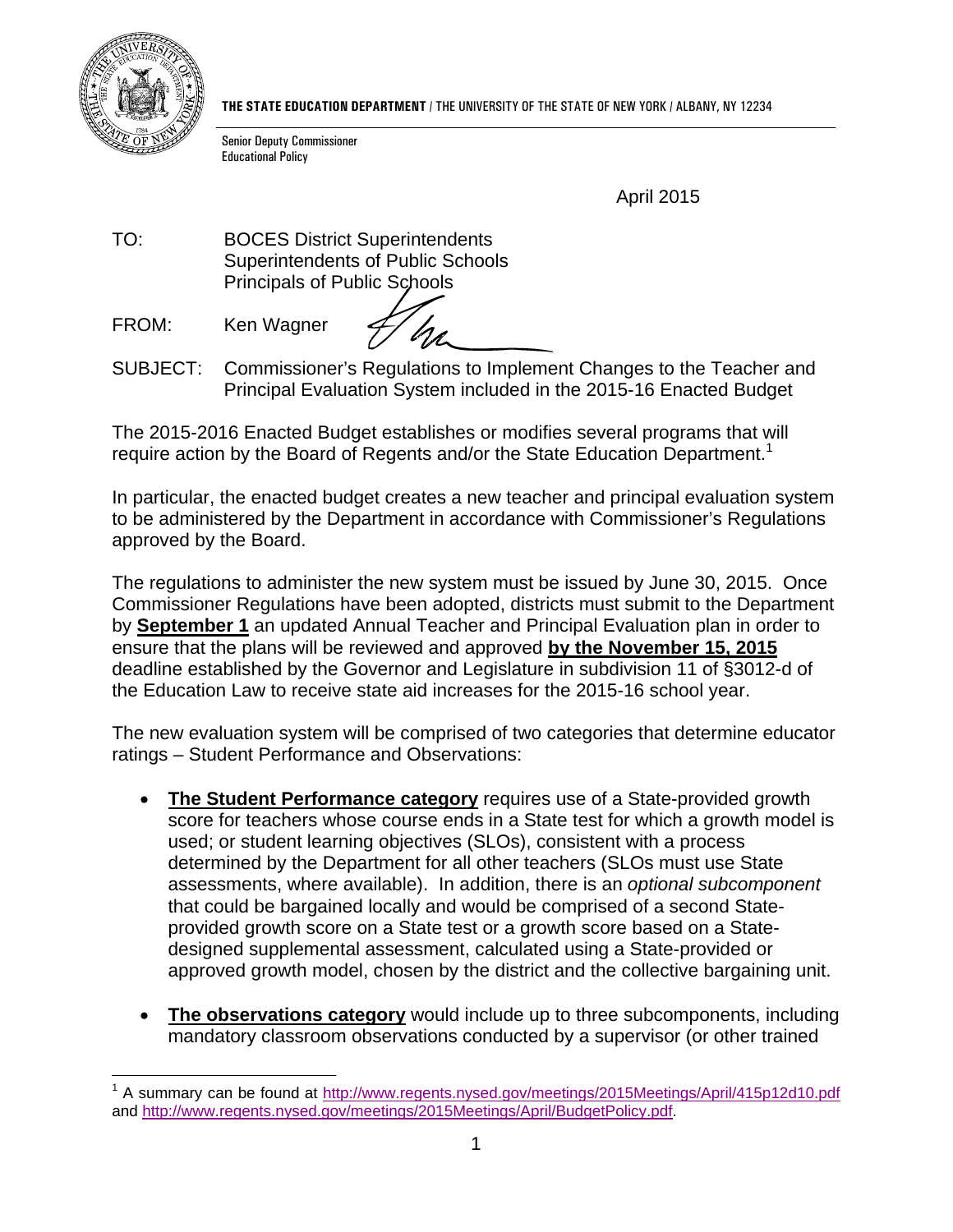administrator), mandatory observations by an independent trained evaluator or evaluators selected by the district, and an *optional subcomponent* that could be bargained locally and include observations by a trained peer teacher who has been rated Highly Effective or Effective.

The Department must establish scoring ranges for and weights among these subcomponents of the Student Performance and Observation categories.

The statute also mandates the following matrix to determine a teacher's composite score based on the two categories of the evaluation (see §3012-d (5)):

|                        | Observation          |                                   |                  |                   |             |
|------------------------|----------------------|-----------------------------------|------------------|-------------------|-------------|
|                        |                      | <b>Highly</b><br>Effective<br>(H) | Effective<br>(E) | Developing<br>(D) | Ineffective |
| Student<br>Performance | Highly Effective (H) | н                                 | н                | Е                 |             |
|                        | Effective (E)        | н                                 | Е                | Е                 |             |
|                        | Developing (D)       | Е                                 | E                | D                 |             |
|                        | Ineffective (I)      | $\mathsf{D}^2$                    | ηż               |                   |             |

Furthermore, districts may not assign a student to a teacher rated Ineffective for two consecutive school years (provided that districts may seek a waiver from the Department).

## Field Engagement

As requested by the Board of Regents, a Learning Summit on teacher and principal evaluation will be held at New York State Museum on Thursday, May 7, to include invited participants from our statewide parent, teacher, principal, superintendent, and school board member organizations, as well as practitioners and experts in the fields of education, economics and psychometrics, with a specific focus on providing recommendations to the Department and the Board in the areas required by the new statute to be addressed through Commissioner's Regulations, including, but not limited to:

• Scoring ranges for the subcomponents of the Student Performance and Observation categories;

 $\overline{a}$  $2$  If a teacher is rated Ineffective on the Student Performance category, and a State-designed supplemental assessment was included as an optional subcomponent of the Student Performance category, the teacher can be rated no higher than Ineffective overall (see §3012-d (5)(a) and (7)).